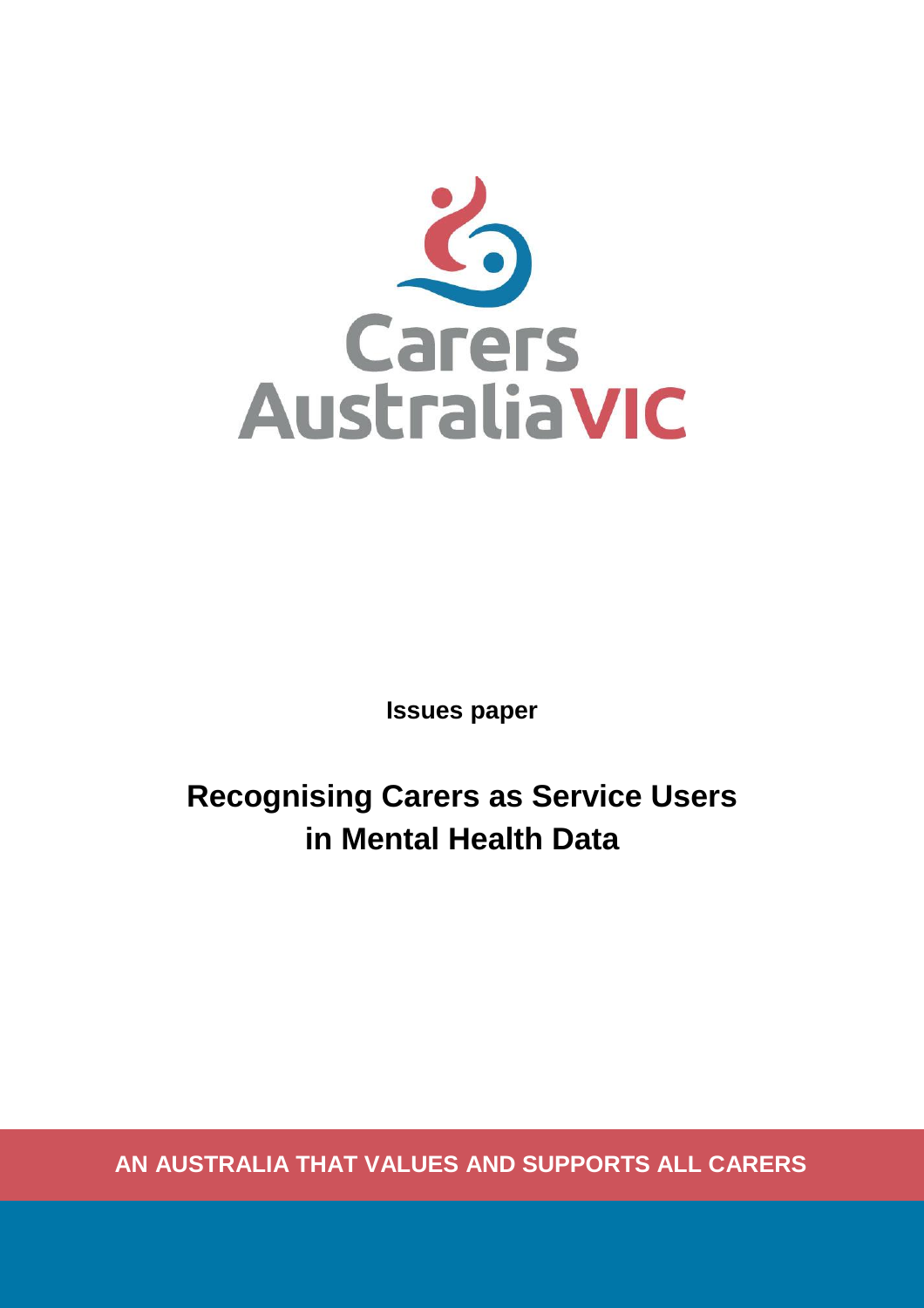#### <span id="page-1-0"></span>**About Carers Victoria**

#### **ABOUT CARERS VICTORIA**

Carers Victoria is the state-wide peak organisation representing people who provide care. We represent more than 736,600 family carers across Victoria – people caring for someone with a disability, mental illness, chronic health issue or an age-related condition.

People receiving care could be a parent, child, spouse/partner, grandparent, other relative or friend. Carers Victoria is a member of the National Network of Carers Associations, and the Victorian Carer Services Network. Carers Victoria is a non-profit association which relies on public and private sector support to fulfil its mission with and on behalf of carers.

Carers Victoria is a membership based organisation. Our members are primarily family carers, who play an important role in informing our work, contributing to advocacy and strategic aims, and distributing information more widely to other carers.

This submission was prepared by Carers Victoria's Policy Team.

© Carers Association Victoria 2018

This work is copyright. Apart from any use as permitted under the *Copyright Act 1968*, all other rights are reserved. Requests and inquiries concerning reproduction and rights should be addressed to the Copyright Officer, Carers Victoria, PO Box 2204, Footscray, Victoria, 3011.

For information contact: Scott Walker Interim Chief Executive Officer Carers Victoria Telephone: 03 9396 9500 Facsimile: 03 9396 9555 Email: [scott.walker@carersvictoria.org.au](mailto:scott.walker@carersvictoria.org.au) Website[: www.carersvictoria.org.au](http://www.carersvictoria.org.au/)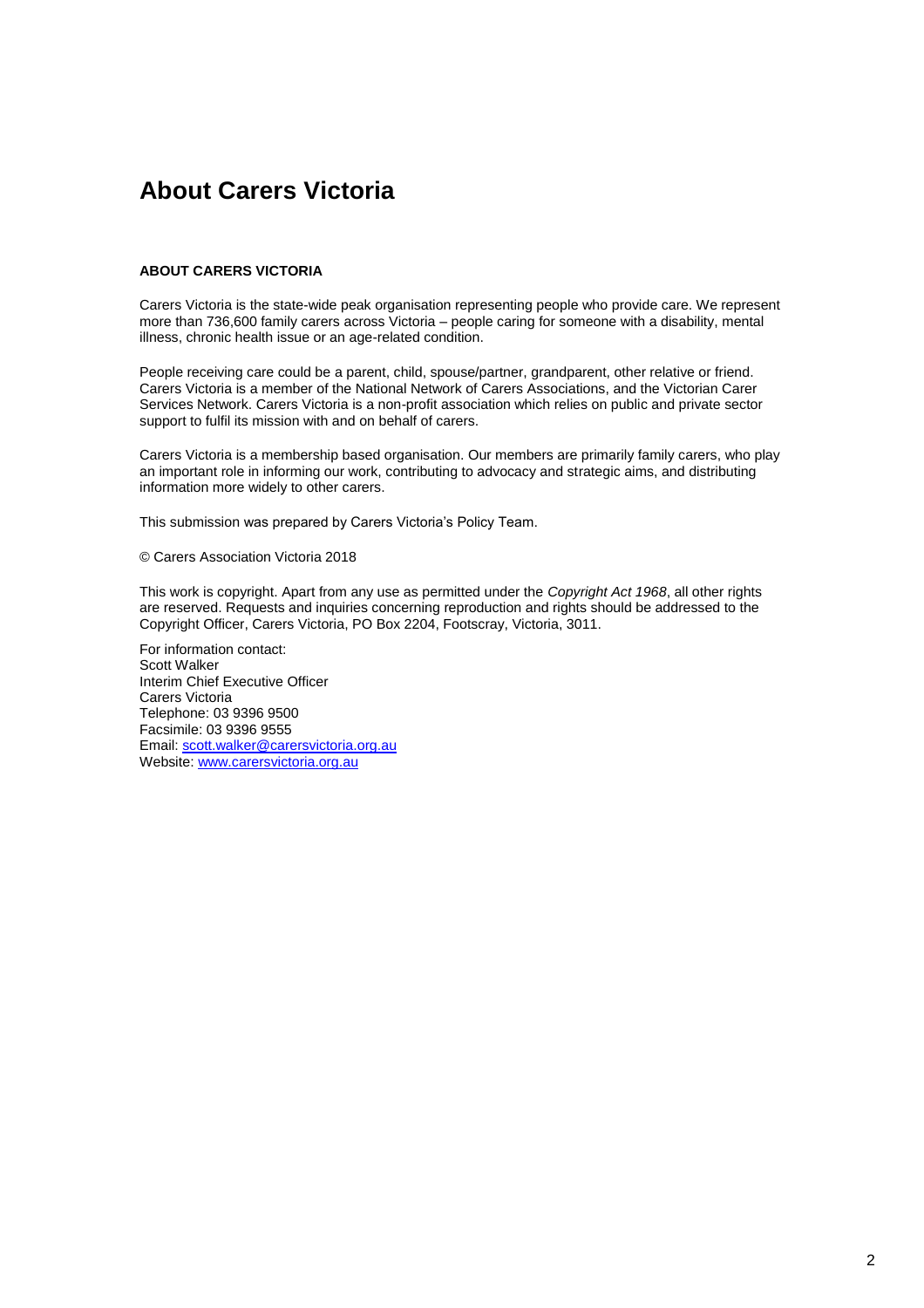## Table of Contents

| Capturing carer experience and outcome data in mental health services 6 |  |
|-------------------------------------------------------------------------|--|
|                                                                         |  |
|                                                                         |  |
|                                                                         |  |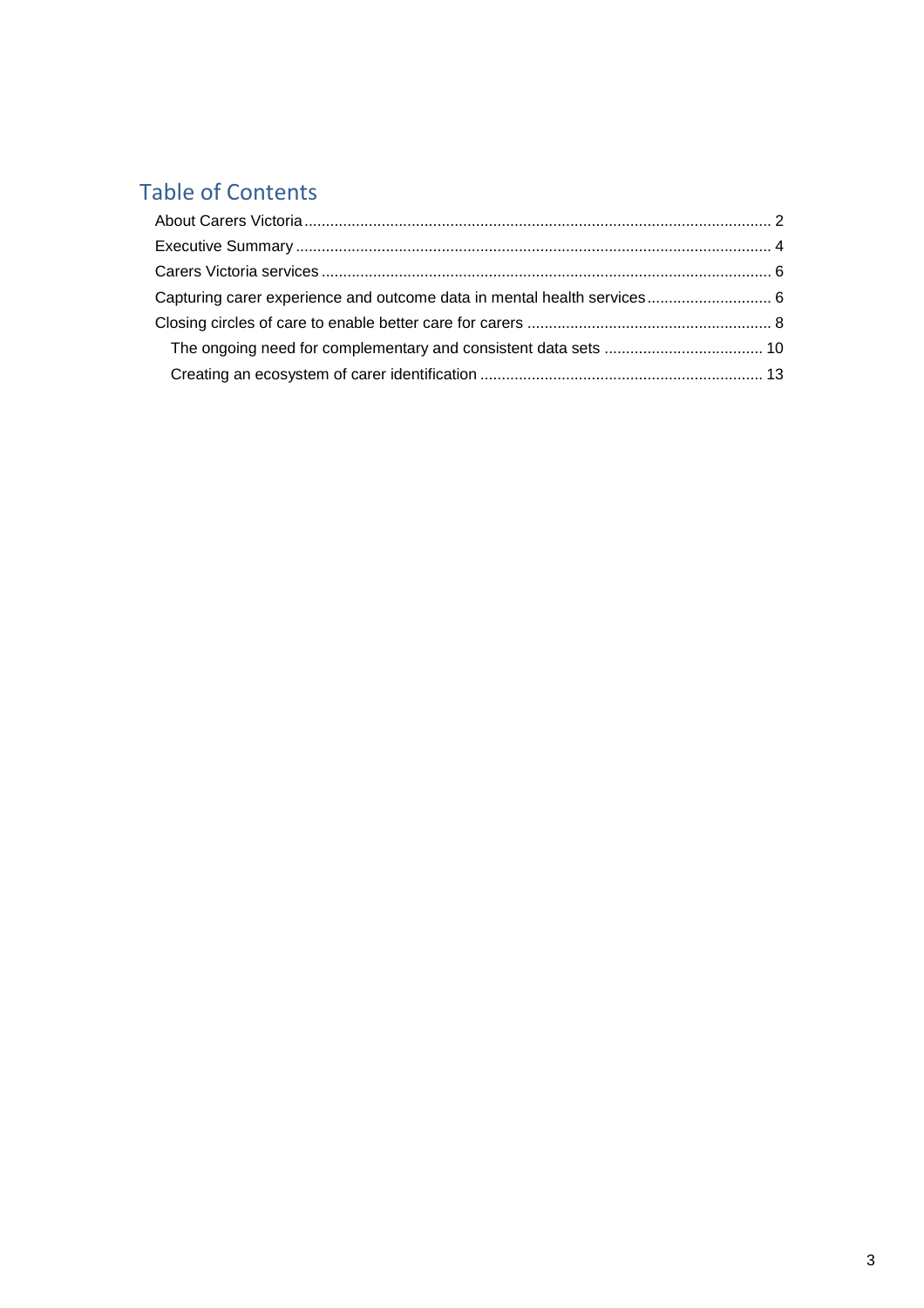#### <span id="page-3-0"></span>**Executive Summary**

This paper elaborates on some ways to improve identification of carer needs and inform responses to those needs. The mechanisms identified in this paper to achieve this address some gaps in mental health service user experience data, outcome data, and service user documentation.

Carers Victoria believes addressing the needs of carers as mental health service users is vital, yet currently data does not capture the full breadth of carer needs and circumstances.

Carers Victoria knows carers have poorer health and wellbeing outcomes in a range of life domains. The mental health outcomes of carers are significantly lower than those of non-carers. Recent data indicates a quarter of all Australian carers experience high or very high levels of distress, indicating a likely mental disorder  $1, 2, 3$ .

This paper identifies recommendations to improve the Carer Experience Survey (CES), the Your Experience of Service (YES) survey and other complementary service user measures and methodologies which could be adjusted to improve existing data on mental health service users.

Outcomes Carers Victoria would like to see are:

Better recognition of carer mental health needs at a service provision level

 1 Australian Bureau of Statistics (Australian Bureau of Statistics (2012), Table 4.1 Level of psychological distress, Australian Health Survey Australia - First Results 2011-12, Canberra 2013) 2012 Survey of Disability, Ageing and Carers Australia, Cat. No. 4430.0 2Carers NSW, 2012, Biennial Carer Survey

<sup>3</sup> Australian Bureau of Statistics (2017) Survey of Disability Ageing and Carers, Australia, 2015, Catalogue no. 4430.0, Table Builder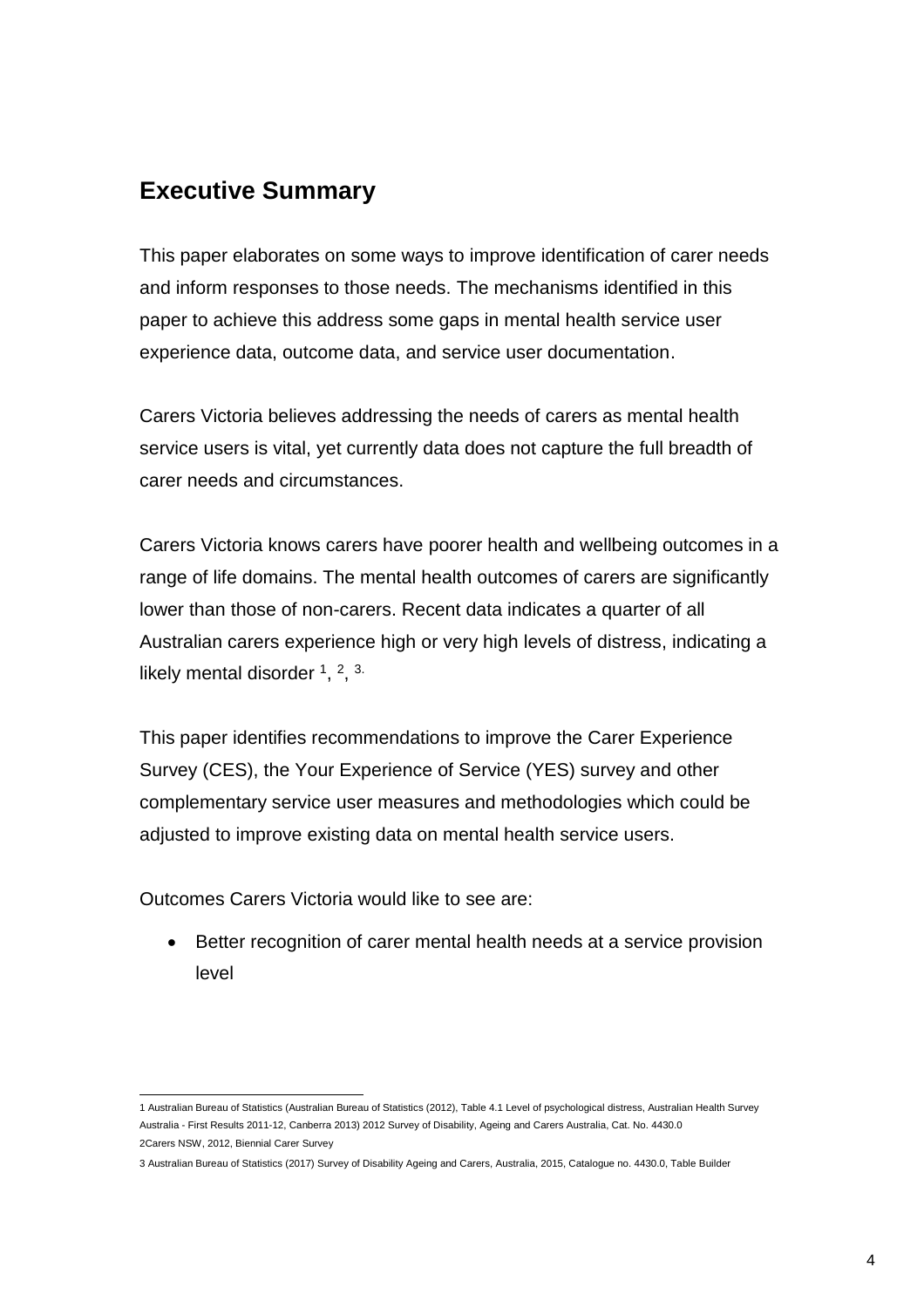• Quality data on the mental health needs and outcomes of carers as service users, as well as their service experiences being captured at more points along their mental health service journey.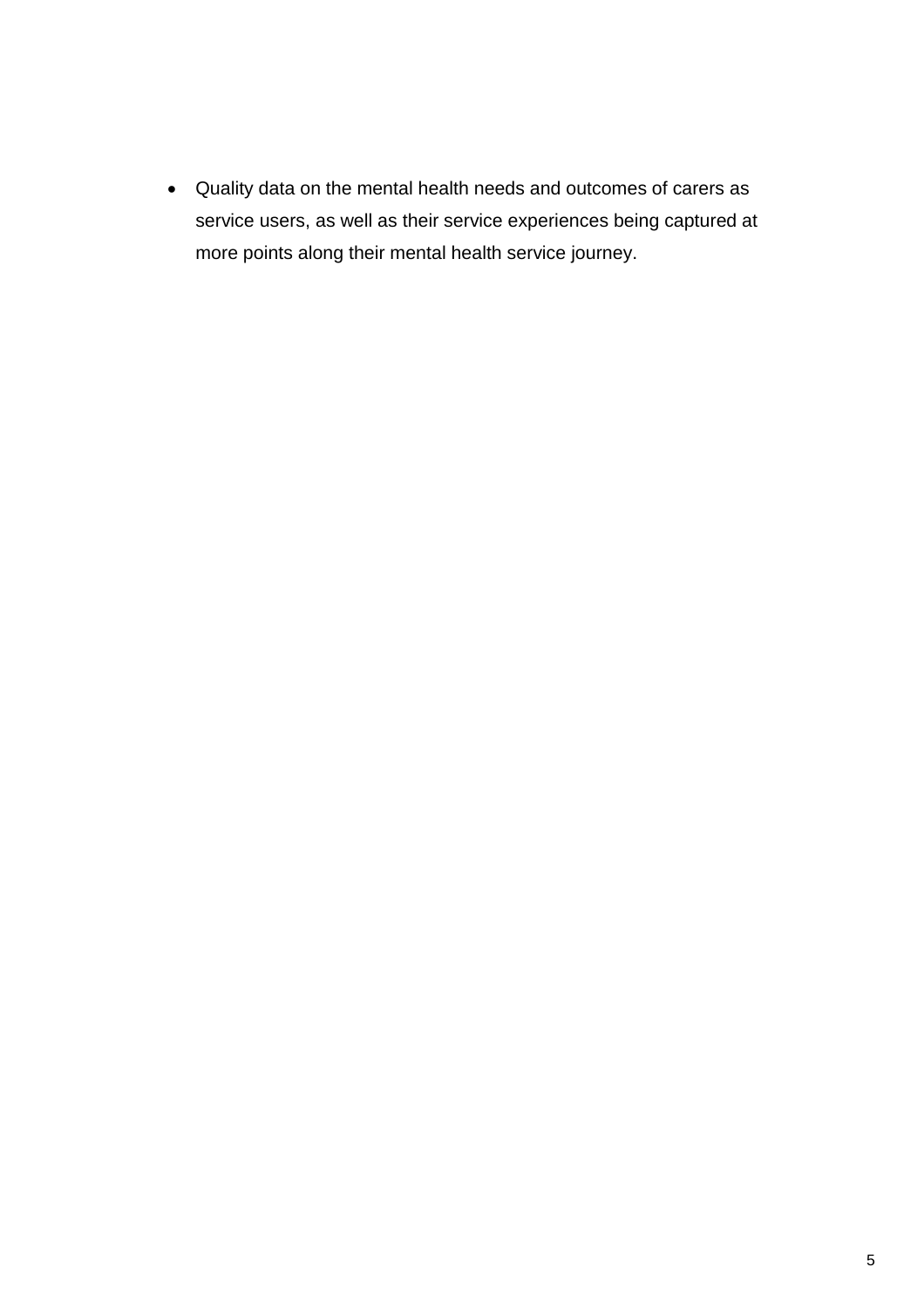### <span id="page-5-0"></span>**Carers Victoria services**

Carers Victoria has 25 years' experience providing information, referrals and education to carers across Victoria and over 15 years' specialist expertise delivering carer counselling to individuals and groups in metropolitan, regional and rural communities.

Carers Victoria's counselling program provides over 4,000 counselling sessions State-wide per year via face-to-face as well as by phone and video as required. Data is collected within Carers Victoria' s regional, aged, disability and mental health programs using a Carer Wellbeing Index.

Carers Victoria's psycho-educational and therapeutic carer support programs raise vital awareness among carer cohorts of the impacts of unsupported care roles on their health and wellbeing; and assist carers develop strategies for self-care, crisis prevention and connect them to important supports and services.

Carers Victoria's mental health and counselling approaches and modalities were highlighted at the Carers' Victoria inaugural National Carer Counselling Conference in 2017, which brought together counsellors, psychotherapists, health and mental health nurses and staff, and carer service providers with an interest in carer counselling and carer mental health.

# <span id="page-5-1"></span>**Capturing carer experience and outcome data in mental health services**

Carers Victoria believes carer/consumer dichotomies are useful when referring people to carer specific services; however, such dichotomies are limiting if they narrowly define perceptions of health, aged care, disability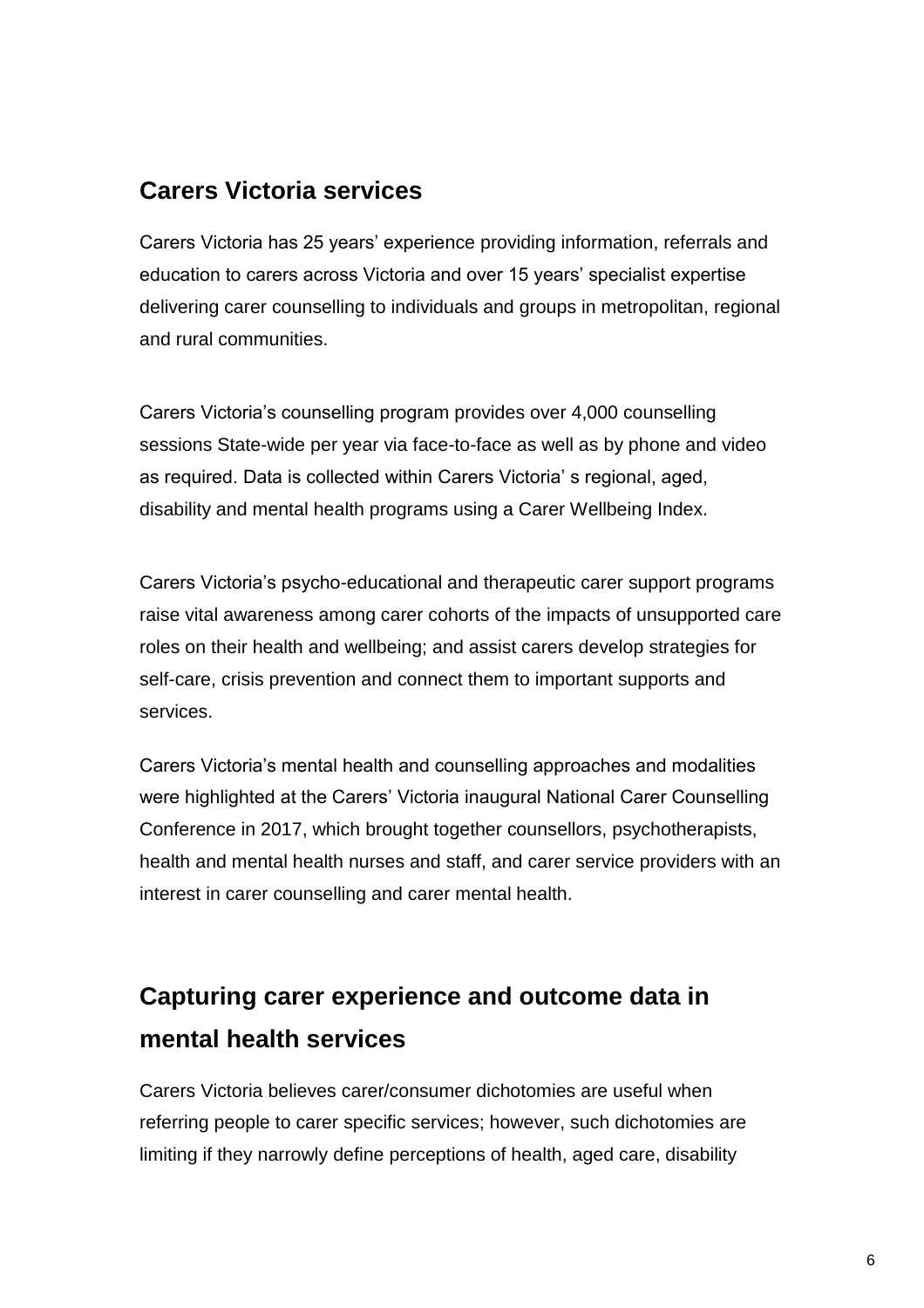service and mental health consumers. Carers Victoria advocates for a shift in the way services identify and respond to carers when they present at key service entry points for support for themselves or the person they care for. Carers Victoria believes capturing care responsibilities and care relationships of all service users is fundamental to recognising the impacts of unsupported care relationships; and complementary to the goals of the Victorian Carer Recognition Act (2012).

Carers Victoria notes recent work undertaken by the Victorian government to incorporate results from the 'Your Experience of Service' (YES) survey into practical mental health service improvements. Results from this survey have informed 2016-2017 Victorian Mental Health Annual report data on clinical mental health services including inpatient and community services, with a total of 2,170 surveys completed in 2017. The YES survey captures information about service user experiences of care, including care planning and how services support people's ability to manage their day-to-day lives <sup>4</sup>.

The Fifth National Mental Health Plan identified the YES to measure consumer mental health service experience, the Carer Experience Survey (CES) to measure carer experiences alongside people they support in mental health services, and the Living in the Community Questionnaire (LCQ) to measure consumer social inclusion inclusive of work, study, social activities, housing and general wellbeing.

The YES<sup>5</sup> survey was initiated during the development of the last two National Mental Health Plans for the 'Consumer Experience of Care Project' and funded by the Australian Government Department of Health. The YES survey is now a Victorian Department of Health and Human Services (DHHS) funded

l

<sup>4</sup> State of Victoria, Department of Health and Human Services, October 2017, Victoria's Mental Health Services Annual Report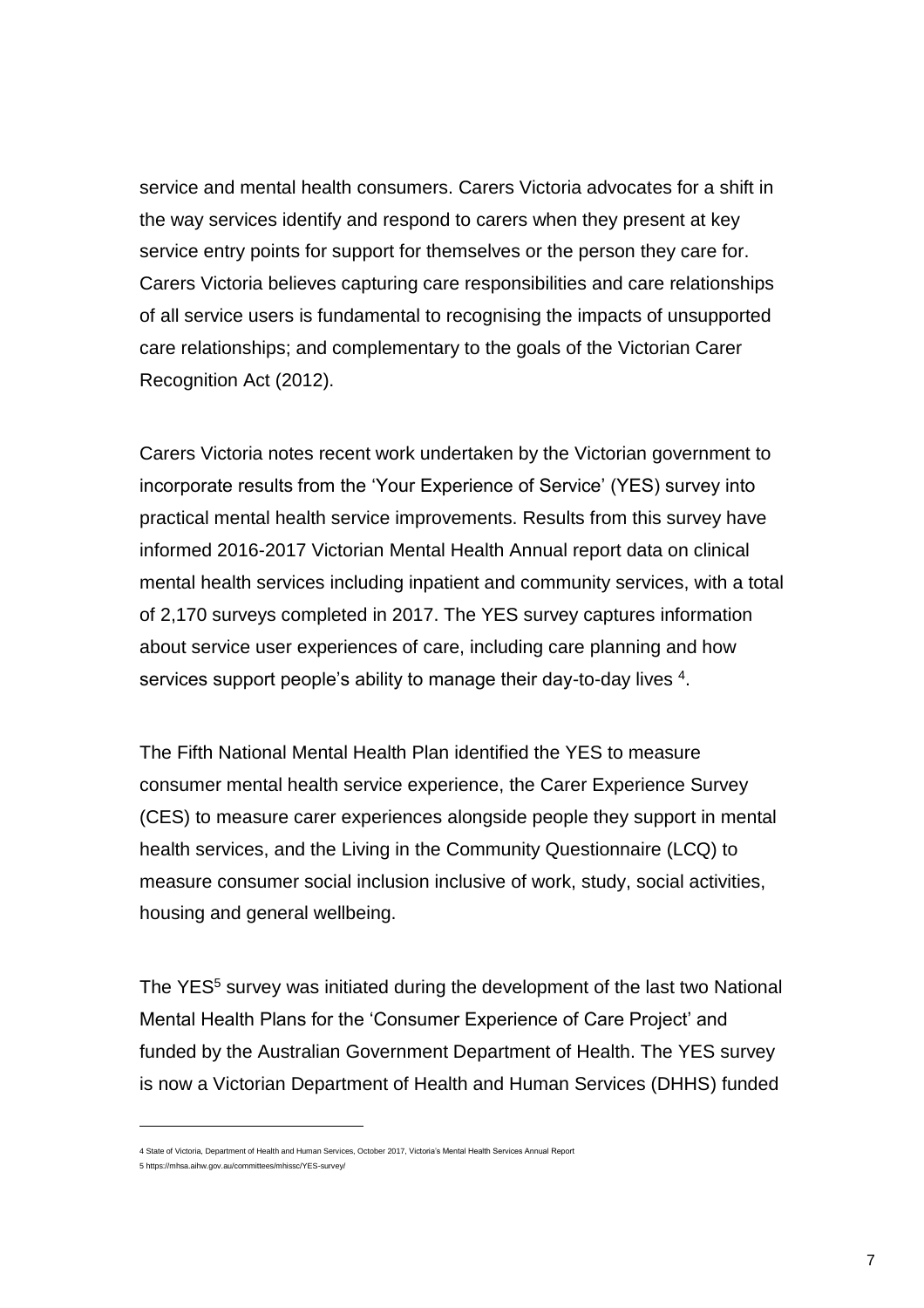output. The YES survey was later followed by the Carer Experience Survey <sup>6</sup> (CES) to be applied in the various States and Territories.

Considerable time has passed since the Fourth National Mental Health Plan first recognised the role of carers in mental health service provision in 2009. Carers Victoria notes the National Carer Experience Survey (CES) tool has now been available for use within the mental health sector since late 2016 and its systematic roll out sits with the State jurisdictions.

## *Carers Victoria would like to see commitment from the Victorian Government to implement use of the CES similar to trials of the YES survey as a means of monitoring and improving carer engagement within an evidence-informed quality improvement program.*

In addition, Carers Victoria wishes to highlight in this paper some fundamental issues we believe need consideration regarding both the YES survey and CES.

## <span id="page-7-0"></span>**Closing circles of care to enable better care for carers**

The CES is a useful tool to capture the specific service experiences of carers of people with mental illness. Importantly CES respondents must identify themselves as a carer, or the service user must refer to them as a carer for this survey to be undertaken. However, the CES and the YES combined do not capture the experiences of a whole cohort of mental health service users i.e. service users with care responsibilities.

 6 [http://www.amhocn.org/sites/default/files/publication\\_files/mh\\_carer\\_experience\\_survey\\_sample.pdf](http://www.amhocn.org/sites/default/files/publication_files/mh_carer_experience_survey_sample.pdf)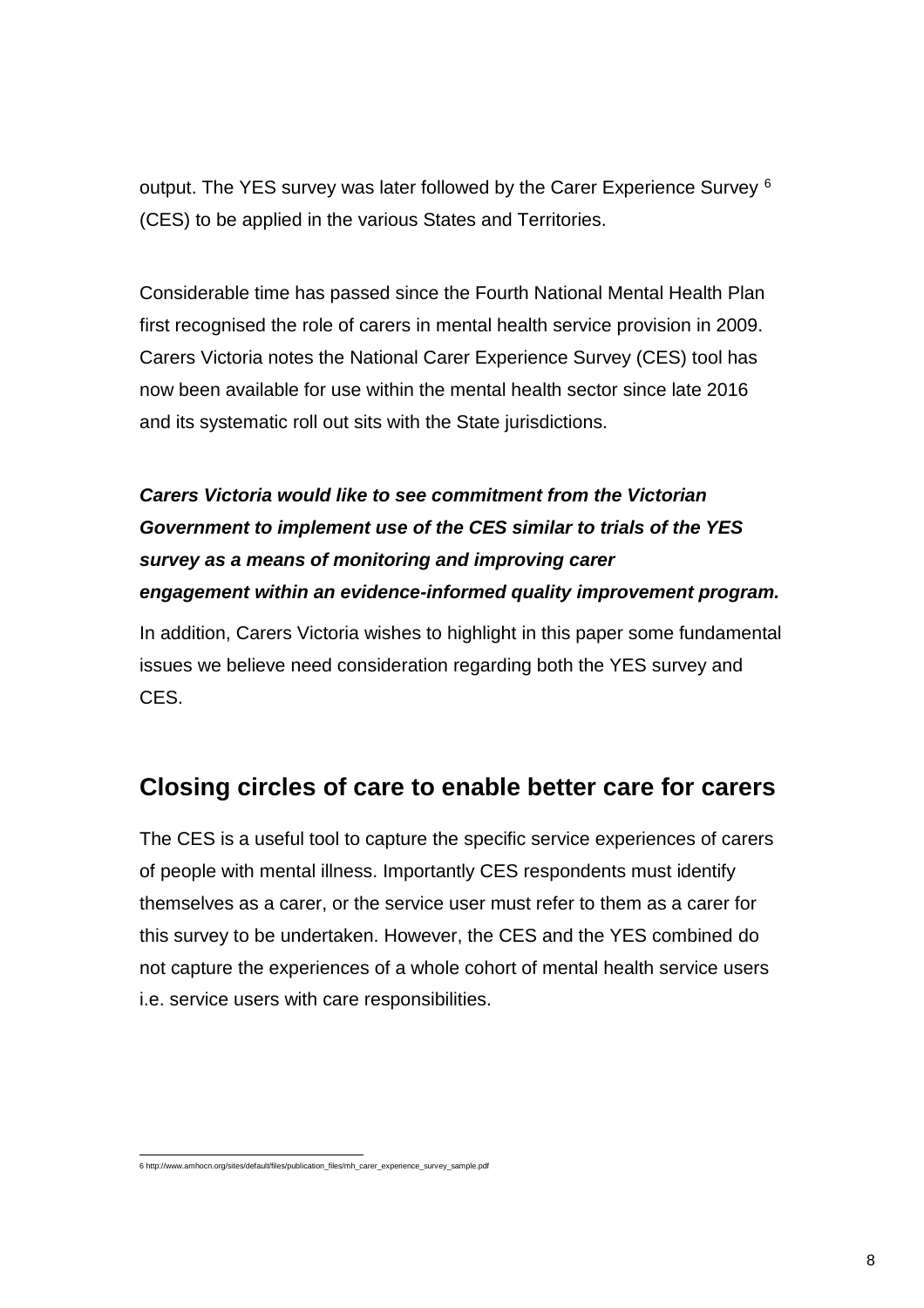#### *Carers Victoria proposes an additional question is included in the YES survey to identify whether the consumer also has care responsibilities.*

Collecting clinical and mental health service experience data on carers as a consumer cohort, similar to Aboriginal, LGBTIQ and ethnicity consumer data collection methods, would provide valuable information. For example, which services carers are using – or not using - and whether these services are relevant, useful and accessible to consumers with care responsibilities. As noted already, capturing consumer experiences of care planning, and how services support their ability to manage their day-to-day lives is a key goal of the YES survey. An additional question to identify care responsibilities would provide services and government with useful information to aid development of both mental health, and carer wellbeing programs.

Action 23 of the Fifth Mental Health and Suicide Plan states use of the YES survey across specialised and primary care mental health service sectors should include efforts to ensure groups who are historically poorly represented in these surveys, such as Aboriginal and Torres Strait Islander peoples, are properly represented and survey tools are suitably modified to enable this <sup>7</sup>.

Carers Victoria also notes State Government commitments to LGBTI and ATSI people's mental health as identified in the Ten-Year Plan <sup>8</sup>. The history of health and wellbeing outcomes of these populations is framed by multiple barriers to mainstream health services. This results in a reliance on informal care, compounded by a lack of identification as a 'carer'. Carers Victoria believes this reinforces the need for identifying the care relationships of

 7 Department of Human Services, 2017, The Fifth National Mental Health and Suicide Prevention Plan p. 44

<sup>8</sup> State of Victoria, Department of Health and Human Services, 2015, Victoria's Ten Year Metal Health Plan.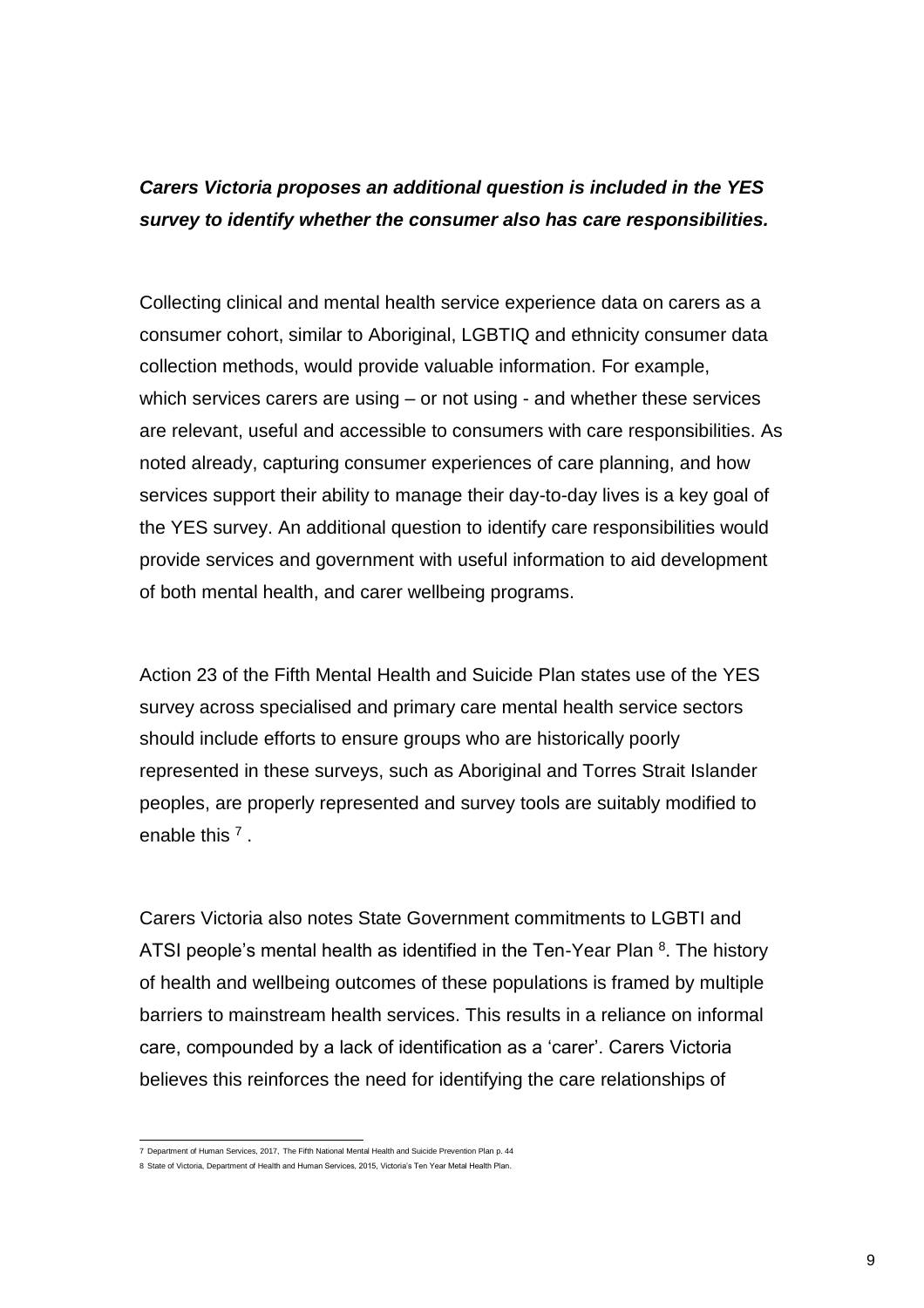mental health consumers among these diverse communities to more comprehensively meet the goals of these Plans.

The Living in Community Questionnaire identifies consumer care responsibilities, which is welcome, as it has some capabilities to inform service improvements<sup>9</sup>, despite not being its key purpose. However, the application of the LCQ is limited by its use with predominantly longer-term service users <sup>10</sup>, and is primarily about life outcomes rather than service experiences. Therefore, the YES survey data should be complemented with systematic, standardised carer identification tools such as those at intake which can capture carers who are also consumers.

Carers Victoria recommends any questions used to identify 'carer' status should not ask people if they are a 'carer' but rather focus on responsibilities and refer to definition prompts captured within the Victorian Carers Recognition Act 2012 and the Australian Carer Recognition Act 2010. For example, 'Do you support or help a friend or family member due to a disability, who is older, has a mental illness, an ongoing medical condition or dementia?' Due to high co-morbidity of chronic drug and alcohol misuse with a variety of mental illnesses it would be useful to also prompt any care provided due to drug and alcohol misuse.

# <span id="page-9-0"></span>**The ongoing need for complementary and consistent data sets**

The YES survey, CES and LCQ have variable criteria for participant ages. The LCQ is designed for participants over 16 years (and includes questions

 9 Mental Health Information Strategy Standing Committee, 2016, 'Living in the Community Questionnaire (LCQ) A measure of social participation, A guide for the use of the LCQ in clinical practice and for service development', V1.1 p. 11

<sup>10</sup> Mental Health Information Strategy Standing Committee, 2016, 'Living in the Community Questionnaire (LCQ) A measure of social participation, A guide for the use of the LCQ in clinical practice and for service development', V 1.1 p. 8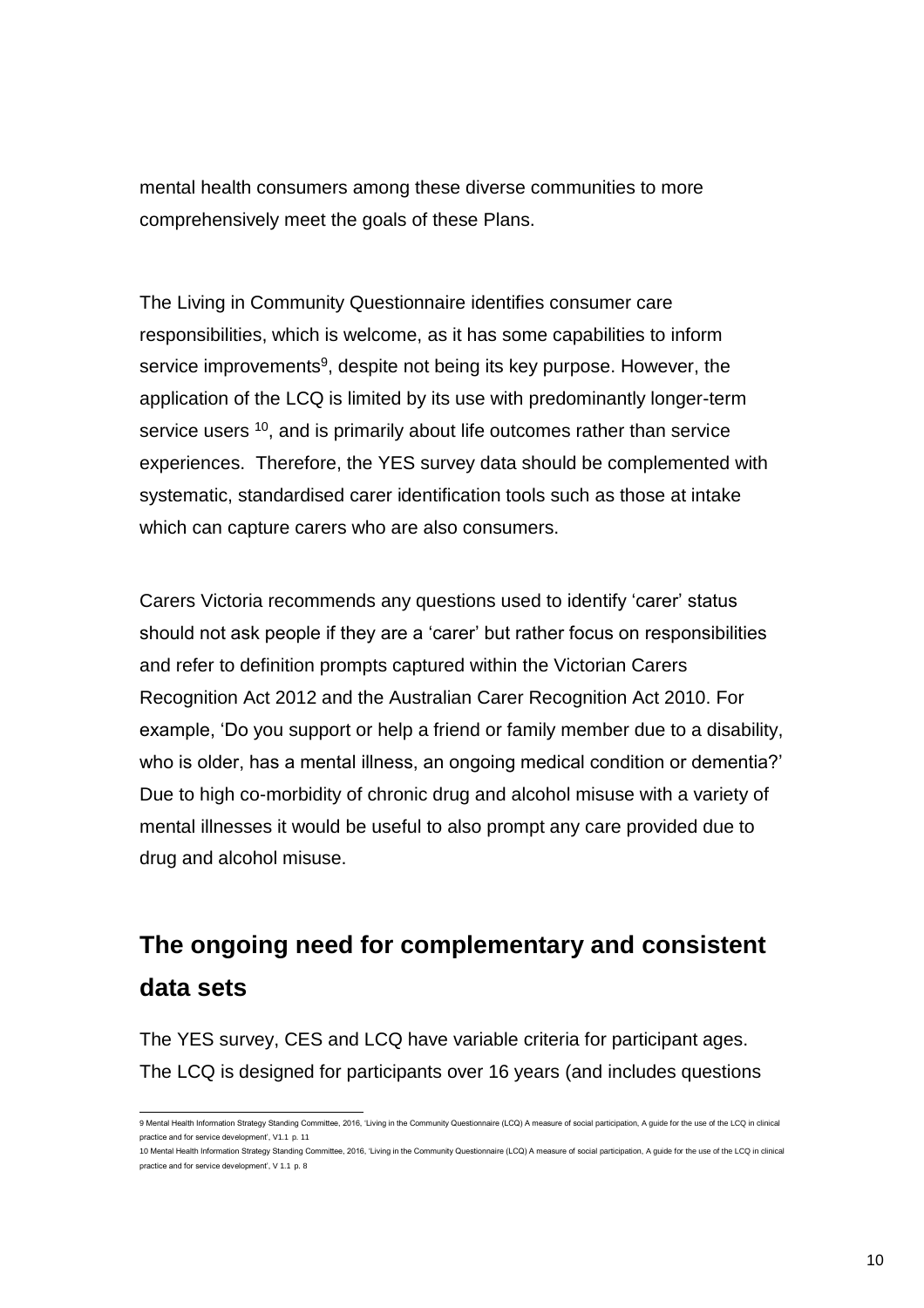on care responsibilities)<sup>11</sup> and the CES is designed for participants over 18 years but open to participants of all ages if a service sees it as suitable <sup>12</sup>, as is the YES survey<sup>13</sup>.

**Carers Victoria would like to see improved linkage between the data sets and an understanding of a broader range of service experiences in the YES survey and the CES.**

In particular, better data collection is required on young and older mental health consumers with care responsibilities. This requires a multi-pronged approach and refinement of service experience tools within more service settings, including youth and family mental health programs. This should occur alongside 'carer awareness and carer identification' training for workers in the mental health and community support sectors in addition to the work undertaken by peer workers.

Including a question identifying care responsibilities within the YES survey would assist in capturing carers 16 year of age and up. Furthermore, identifying care responsibilities during intake and assessments within youth mental health settings could assist in capturing the needs of young people in care relationships seeking support. This is particularly important as young carers are often classified as dependents in medical and mental health settings, which leaves their care relationships invisible to providers.

**Carers Victoria believes initiation of State-wide consistently designed registration and documentation suites for mental health services in Victoria would be useful in aiding the closure of exiting gaps.**

 11 Mental Health Information Strategy Standing Committee, 2016, 'Living in the Community Questionnaire (LCQ) A measure of social participation, A guide for the use of the LCQ in clinical practice and for service development' V 1.1, p. 13

<sup>12</sup> Mental Health Information Strategy Standing Committee, 2016, 'Carer Experience Survey Guide to the technical specifications of the Carer Experience Survey for licensed organisations and organisations seeking a licence to use the instrument' V. 1

<sup>13</sup> Mental Health Information Strategy Standing Committee, 2015 Australia's National Mental Health Consumer Experience of Care Survey Guide for licensed organisations and organisations seeking a licence to use the instrument, V 1.1 p. 27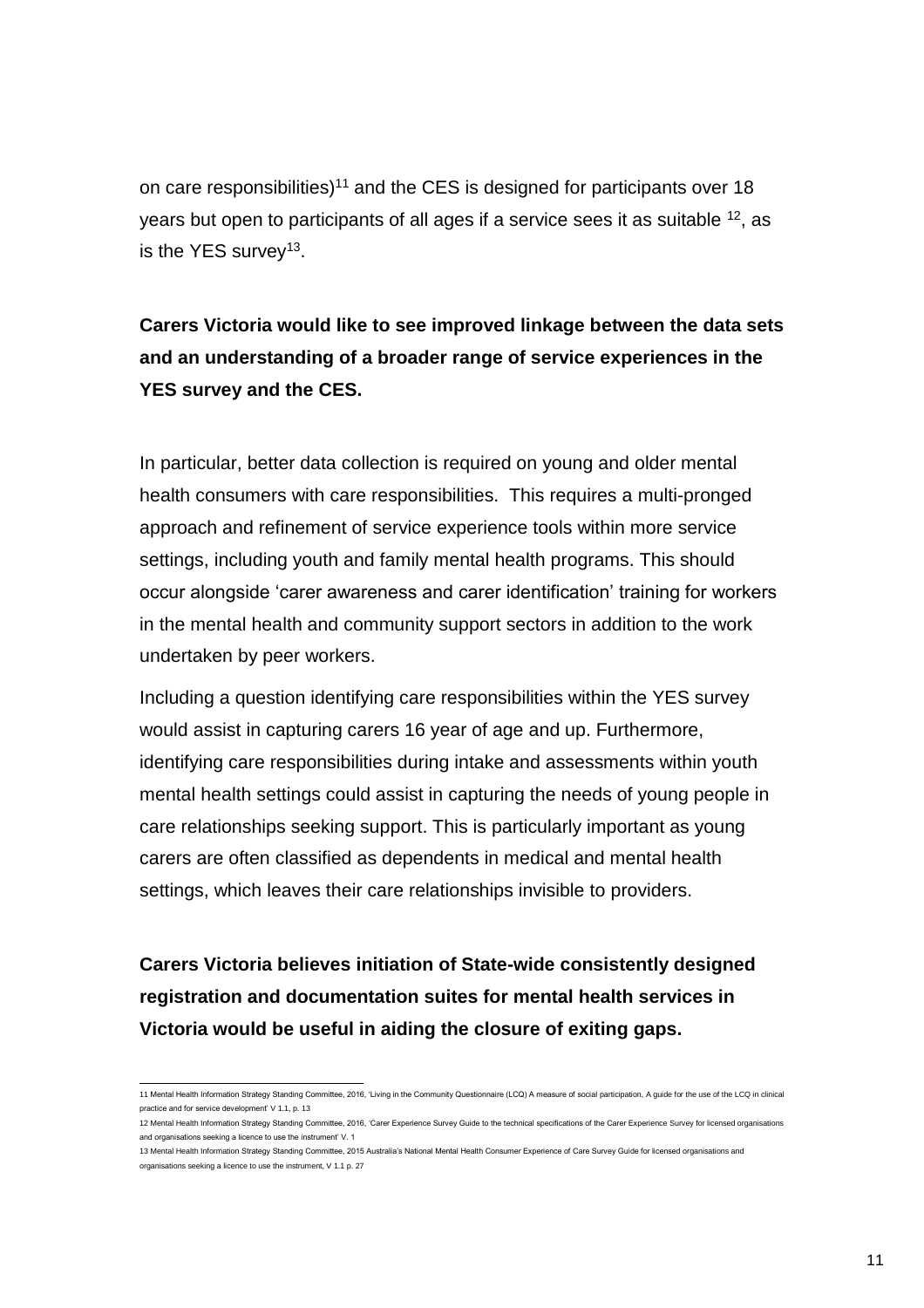For example, in NSW there is a standardised suite of mental health clinical documentation modules designed for all NSW mental health services to document episodes of care from triage through to transfer or discharge.

Notably the NSW Assessment module contains screening questions regarding 'Parental Status and/or Other Carer Responsibilities'. In the instance of parental/carer status for a child/young person 18 years or under being determined when undertaking the core Assessment module, clinicians then complete an additional Family Focused Assessment module. This facilitates gathering of information regarding this issue and determines a response and identifies matters of urgency. The completion of Family Focused Assessment module needs to be documented within the Assessment to highlight links between the two modules <sup>14</sup>. These 'additional' modules are available for use at points of care other than assessment, such as review and transfer/discharge. Furthermore, the core modules of the NSW documentation suite can be applied across child, youth, adult and aged mental health services therefore providing a whole of life lens to service delivery.

Finally, the Mental Health National Outcomes and Casemix Collection (NOCC) assists consumers to consider care options and treatment as well as support therapeutic relationships between clinicians and consumers. This could be another space to consider consumer carer service needs more holistically, the impacts of people's wellbeing on care relationships, and vice versa.

 14 Mental Health and Drug and Alcohol Office Mental Health Clinical Documentation Guidelines space Document Number GL2014\_002 Publication date 31-Jan-2014 Functional Sub group Clinical/Patient Services - Mental Health Clinical/ Patient Services – Records p. 6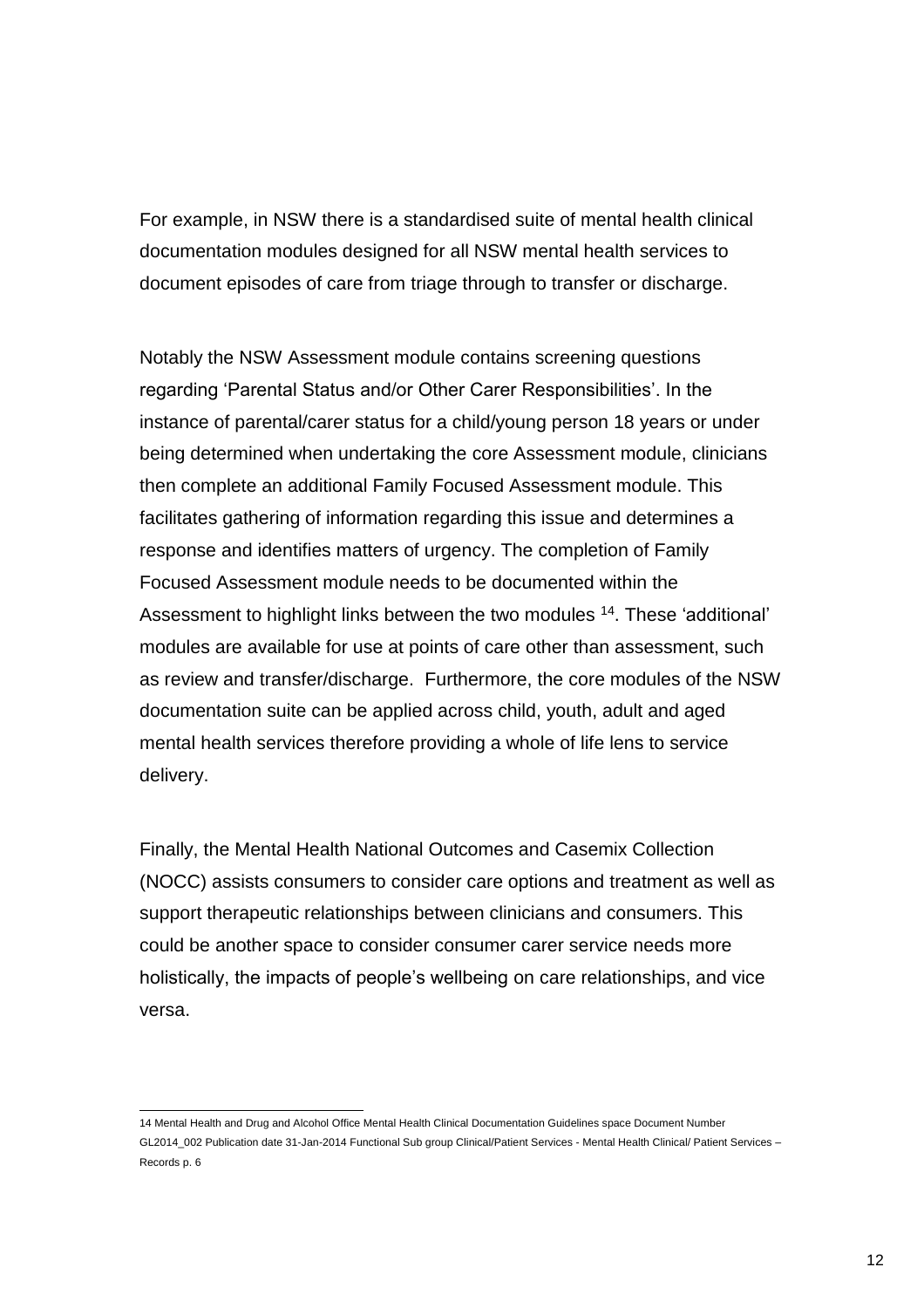**Carers Victoria believes this could be a useful consideration in any further review and adjustment of the NOCC instruments.** 

#### <span id="page-12-0"></span>**Creating an ecosystem of carer identification**

Data is required on service experience, service needs and outcome measurements for all carers including those who are also consumers. A significant shift in the culture of service environments is required. Carers Victoria recognises stigma as an issue for the way carers are viewed in health or mental health settings. We note perceptions of carers who seek information, can be labelled as 'angry', 'over-involved' or 'difficult' <sup>15</sup>. Such reactions and experiences may impact a carer seeking help for their own mental health due to prior experiences in health and mental health settings.

Some excellent recent work encourages health and mental health professionals to work in partnership with carers and identify them as partners in care <sup>16 17</sup>. Indeed, some initiatives to include carers and increase awareness, such as the use of generic information in service waiting areas to increase carer self-identification, will also increase self-help seeking among consumers with a care role. Similarly, when carers are identified it is considered best practice to refer carers to support or family services. The need to apply Standards of Practice when working with families of people with a mental illness in the mental health sector has been well articulated <sup>18</sup>.

<sup>-</sup>15 A practical guide for working with carers of people with a mental illness, March 2016, Mind Australia, Helping Minds, Private Mental Health Consumer Carer Network (Australia), Mental Health Carers Arafmi Australia and Mental Health Australia p. 8

<sup>16</sup> 16 A practical guide for working with carers of people with a mental illness, March 2016, Mind Australia, Helping Minds, Private Mental Health Consumer Carer Network (Australia), Mental Health Carers Arafmi Australia and Mental Health Australia p. 10 17 Carers Identified?, Identifying the Carer Report 2010

<sup>18</sup> Standards of practice for the adult mental health workforce: Meeting the needs of families where a parent has a mental illness Melinda Goodyear,1,2 Terri-Lee Hill,3 Becca Allchin,4 Francis McCormick,5 Rochelle Hine,6 Rose Cuff 2 and Brendan O'Hanlon2 1 School of Rural Health, Monash University, Moe, 2 The Bouverie Centre, La Trobe University, 3 Latrobe Regional Hospital Mental Health Services, Traralgon, 4 Eastern Health Adult Mental Health Program, Melbourne, 5 Psychiatric Services, Bendigo Health, Bendigo, 6 Mental Health Services, SouthWest Healthcare, Warrnambool, Victoria, Australia